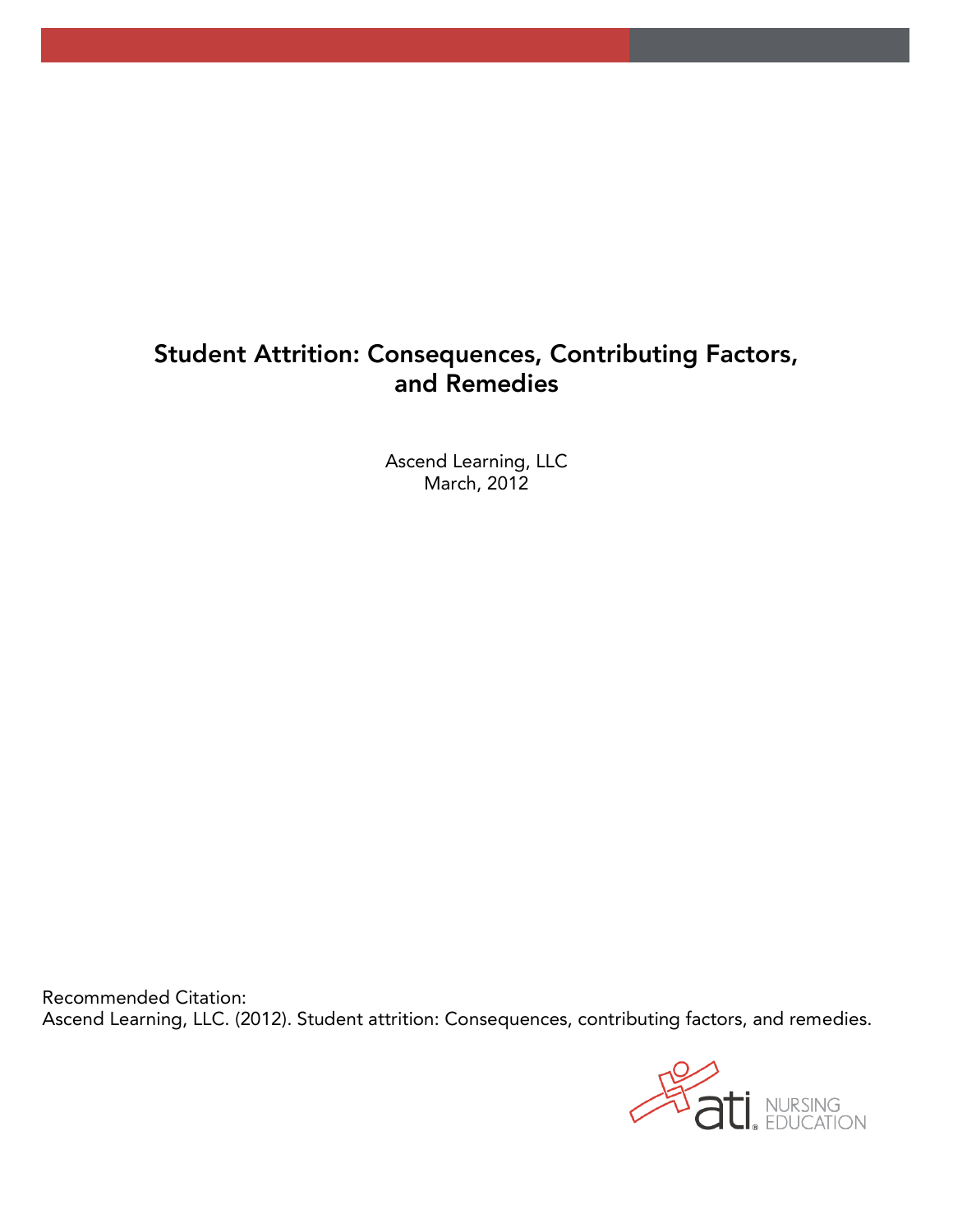# **What is Attrition?**

Student attrition tends to be a systematic concern for many types of higher education programs such as nursing (Deary et al., 2003; Wells, 2003; Wells, 2007), other allied health programs (Dodge et al., 2009; Gillis, 2007), and online certification programs (O'Brien, 2002; Yukselturk & Inan, 2006). While student attrition may be more specifically defined within a particular field, it is generally characterized as the departure from or delay in successful completion of program requirements.

Tinto (1975) is credited with developing one of the first models for studying student attrition and persistence in higher education. Based on his Student Integration Model, he defined student attrition as "a longitudinal process of interactions between the individual and the academic and social systems of the college during which a person's experiences in those systems…continually modify his goals and institutional commitments in ways which lead to persistence and/or to varying forms of dropout" (1975, p. 94). Tinto's definition demonstrates how student attrition can involve many interrelated factors and  $\mathbf{S}$  studies that leads that leads the attribution can be a complex process.

### **Consequences of Attrition**

For most fields, it is easy to see the relevant and critical consequences of student attrition. Attrition is a concern for any type of educational or certification program in that costs are incurred with respect to time, resources and tuition for students, faculty, institutions and other members of society (Bennett, 2003; Schneider  $\gamma$  in  $\gamma$  and  $\gamma$  and  $\gamma$  and  $\gamma$  in 2009, the ended in  $\gamma$ American Institute of Research (AIR) concluded that state and local governments spent approximately 3 billion dollars to help pay for the education costs of students who dropped out of community colleges  $\mathcal{L}$  and  $\mathcal{L}$  and  $\mathcal{L}$  and  $\mathcal{L}$  appropriations allocated to the these studients, costs were studients, costs were studients, costs were studients, costs were studients, costs were studients, costs were stu estimated to be almost 4 billion dollars (Schneider & Yin, 2011). This does not account for the costs that students themselves pay "out-of-pocket" for tuition, fees, materials, etc. Based on these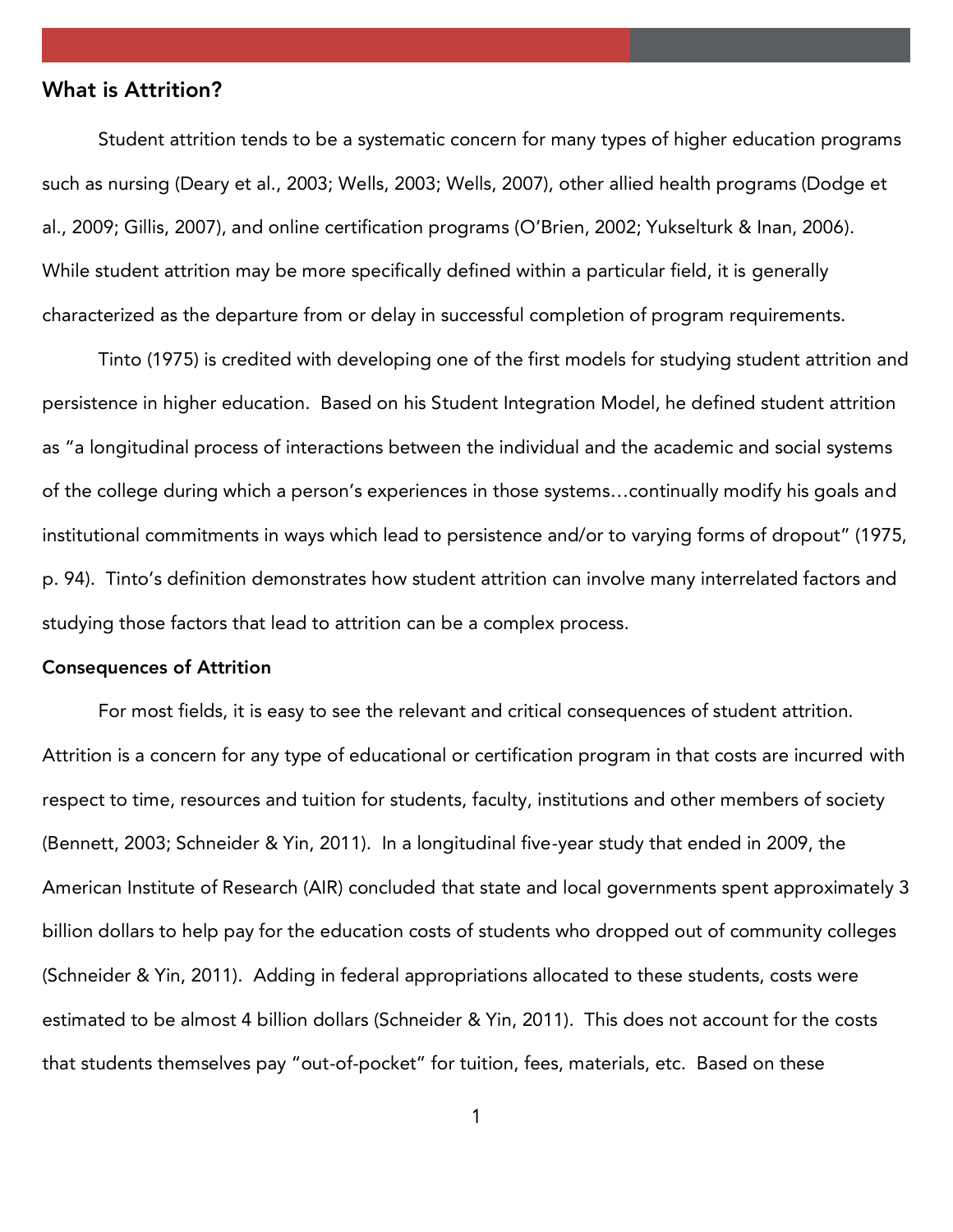estimates, it's easy to see how the costs of student attrition can be a formidable problem for any type of educational program.

Furthermore, when students drop out of programs, often times, their "seats" remain empty for  $t_{\rm max}$  the duration of the program which means that  $\frac{1}{2}$  is complete, the are fewerer are fewerer are fewerer are fewerer are fewerer are fewerer are fewerer are fewerer are fewerer are fewerer are fewerer are fewe graduating professionals entering the workforce (Gillis, 2007). In the nursing profession and other allied health fields, the dearth of available and qualified professionals to meet the health care needs of society continues to be a concern (McGillis),  $\frac{1}{2}$  and  $\frac{1}{2}$  alleged  $\frac{1}{2}$  and  $\frac{1}{2}$  and  $\frac{1}{2}$  and  $\frac{1}{2}$  and  $\frac{1}{2}$  and  $\frac{1}{2}$  and  $\frac{1}{2}$  and  $\frac{1}{2}$  and  $\frac{1}{2}$  and  $\frac{1}{2}$  and  $\frac$ associated with student attrition in certification and licensure programs are also problematic in that expectations from human capital have changed and employers expect job applicants to possess certain skills and knowledge that are often only acquired through certification training (Yukselturk & Inan, 2006). From these perspectives, "state governments as well as the federal administration have focused on improving student retention and completion in all forms of higher education as a means of increasing the skills of the workforce to better meet the challenges of a global economy" (Hirschy et al., 2011, p. 300).

### **Measurement Issues**

Unfortunately, there are fundamental methodological problems associated with studying and measuring attrition (Deary et al., 2003; Glossop, 2001). The most pressing concern with studying student attrition tends to stem from the fact that within any given field, a common definition of attrition may not be used. As Cook (2010) noted, the lack of a common method for calculating attrition across programs of study and degrees makes it difficult to analyze attrition throughout higher education. In fact, the United Kingdom (UK) Central Council for Nursing Visiting (1999, p. 57) addressed this issue by recommending that a common definition of student nurse attrition be established and requiring

 $\overline{2}$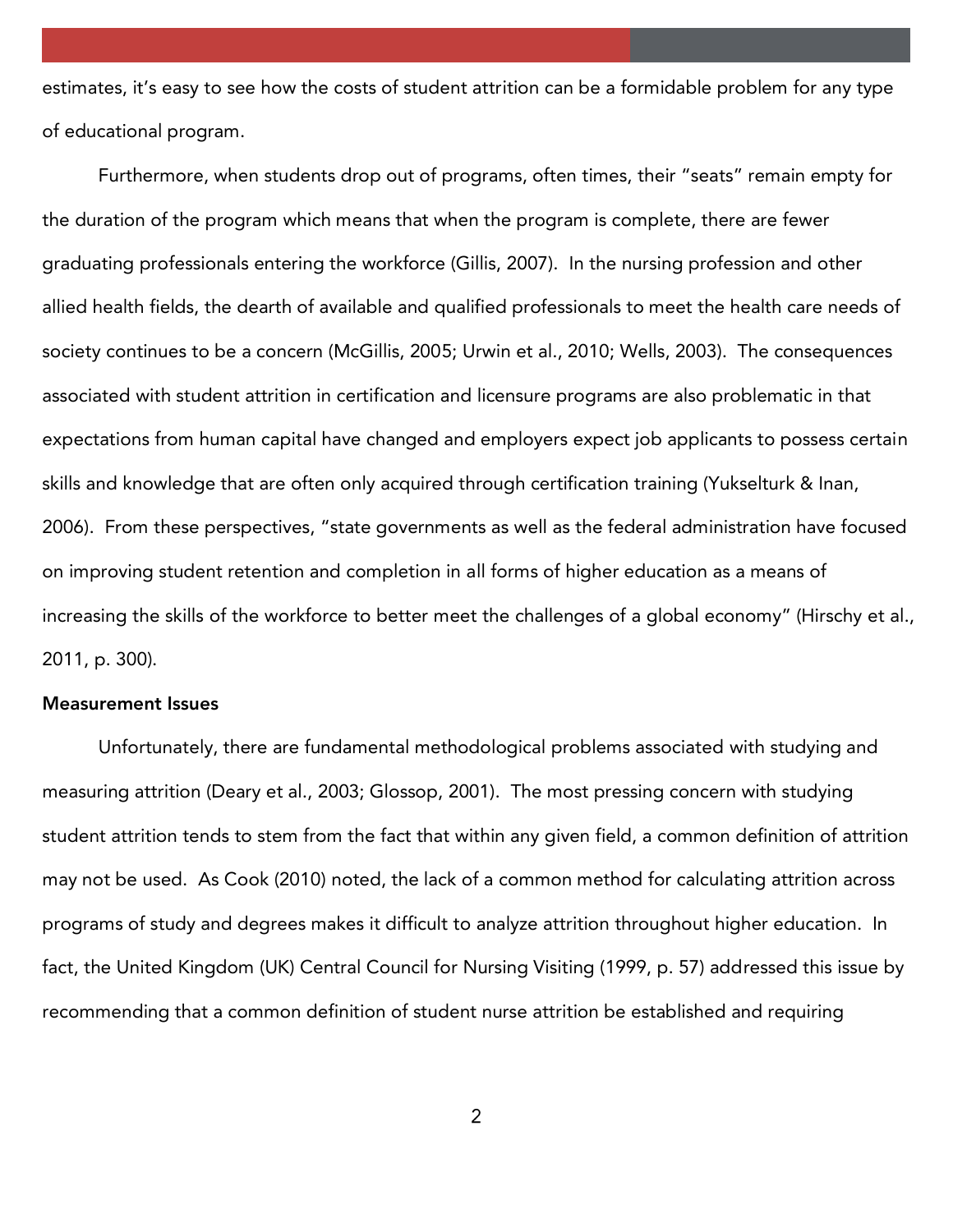programs to collect and maintain a minimum dataset of student information across the four countries of the UK so that attrition rates could be systematically analyzed (cited by Deary et al., 2003).

Another major methodological limitation to studying student attrition is the difficulty in as certaining the reasons who are a program (Deary et al, 2003; Dodge, et al., 2003; Dodge, et al., 2003; Dodge, et al., 2009; Dodge, et al., 2009; Dodge, et al., 2009; Dodge, et al., 2009; Dodge, et al., 2009; Dodge, et a Glossop, 2001; Tinto, 1975). Access to those that have dropped out of a program may be difficult to attain and surveys sent to these students typically suffer from low response rates (Glossop, 2001). Furthermore, inventories used to collect data from students that have discontinued are only as good as their items and often times, imprecise definitions of reasons for leaving do not provide reliable data for drawing meaningful conclusions (Deary et al., 2003; Glossop, 2001).

Lack of attention to potential relationships between factors that impact students' decisions to leave a program also limits the research on attrition. For example, personal reasons for leaving a program may cover a myriad of circumstances which may (or may not) have influenced other types of reasons for leaving. Personal reasons such as inability to cope with stress and burnout or low educational ability may contribute to academic failure. However, former students may simply report academic failure as the reason for leaving which makes it difficult to not only discern potential programmatic factors from personal ones but also to understand the interaction between the two  $\sum_{i=1}^{n}$ 

Finally, when applicable, comparing attrition rates across institutions (even with a common definition) may be misleading in that institutions and programs may have varying admissions policies and serve different types of populations of students. Unless every factor that could potentially impact attrition is accounted for, systematic comparisons and generalizations of differences in student attrition rates may not be completely justified (Dodge et al, 2009).

3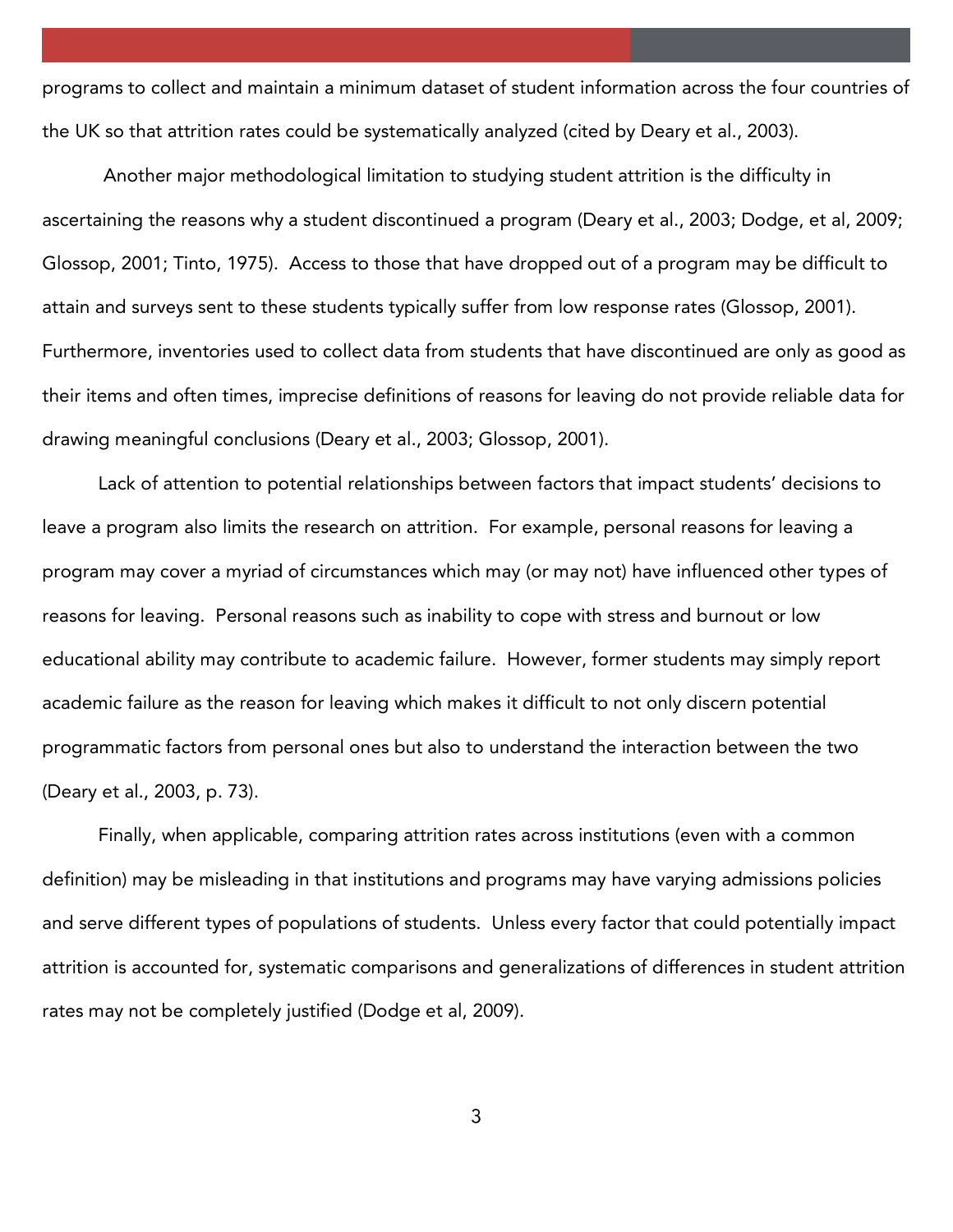### **Factors Contributing to Attrition**

Following Tinto's (1975) Student Integration Model introduced earlier, the basic elements that tend to define student attrition include characteristics of students that appear to impact persistence and attrition, programmatic characteristics associated with student dropout, and characteristics related to students' interactions with the program.

## **Characteristics of Students**

In the success in college environments in computing  $\mathcal{L}_{\mathbf{y}}$  et at. (2011) et at. (2011) differentiated student characteristics as stable or malleable. Stable characteristics include "…sociodemographic attributes (e.g., race, ethnicity, gender, age, parental education level, ability to pay, and domestic partner status), precollege academic preparation and performance (e.g., high school grades, high school curriculum emphasis on vocational or academic classes, high school rigor, and performance on academic placement and aptitude exams), and student commitments to and responsibilities to their work, family, and community" (Hirshy et al., 2011, p. 311). On the other hand, malleable student characteristics include these that the program or setting is likely able to influence such as "…student" dispositions and skills (e.g., motivation, self-efficacy, locus of control, coping skills, resilience, and study skills) and educational and employment goals and intentions" (Hirshy et al., 2011, p. 311). Although college programs and policies can address malleable student characteristics, they also can provide effective support for students with certain stable characteristics.

#### **Characteristics of Program**

As Tinto (1975) originally pointed out, it is the characteristics of an institution or program such as its resources, facilities, structural/organizational arrangements, and its members, that can limit or facilitate the development and integration of individuals within the institution or program. In a summary of research on student attrition in online education programs, Yukselturk & Inan delineated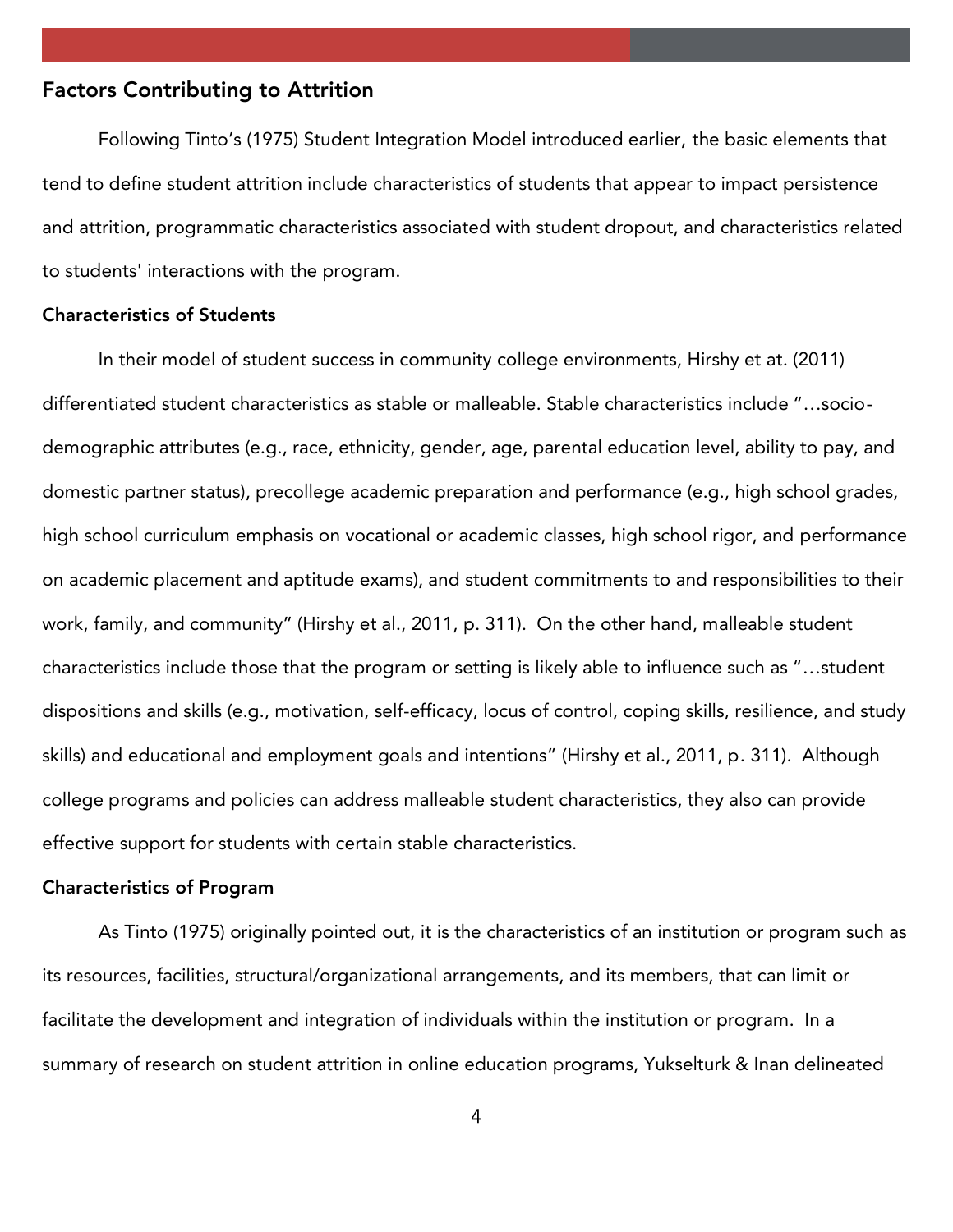several program-related reasons for discontinuing which included course schedule and pacing, insufficient feedback, quality of learning materials, lack of interaction between students and instructors, inexperienced instructors, lack of social integration, and lack of student support (2006, p.77).

One characteristic of any educational program that invariably influences its student attrition rate is the program's admissions process and criteria (Dodge et al., 2009; Glossop, 2002; Newton & Moore, 2009; Tinto, 1975). That is, the procedures used to select students into a program have an impact on the characteristics of the student population. If admissions criteria are set at a minimum and a large number of students are accepted that just meet the minimum requirements, chances are that attrition rates will increase. rates will increase.

In the field of  $\mathcal{I}$  , research continues to support the use of admissions to and criteria that criteria that continues that  $\mathcal{I}$ can be used to effectively differentiate between students that will be successful in nursing school from those that will not be successful in order to help address student attrition issues (ATI, 2012; Newton & Monroe, 2009). Similarly, for other allied health disciplines, Gillis (2007) suggested more stringent admissions criteria for one institution of  $\mathcal{G}$  and  $\mathcal{G}$  and  $\mathcal{G}$  is that claimed that contained that contained that contained that contained that contained that contained that contained the contained that con changes to the recruitment and admissions process may help decrease attrition rates. Regardless of the type of program, defining the population of students prior to admittance into the program can have a direct impact on student attrition rates.

#### **Interaction between Program and Student**

Finally, and perhaps most importantly, attrition is often the result of the interaction between student and program characteristics (Tinto, 1975). That is, student integration into the program, from an academic and social perspective, is often needed to achieve student success (Dodge et al., 2009;  $T_{\text{min}}$  ,  $T_{\text{min}}$  ,  $T_{\text{min}}$  is the literature suggests that positive relationships relationships relationships relationships relationships relationships relationships relationships relationships relationships relati between nursing students and faculty are crucial to student retention and success in nursing programs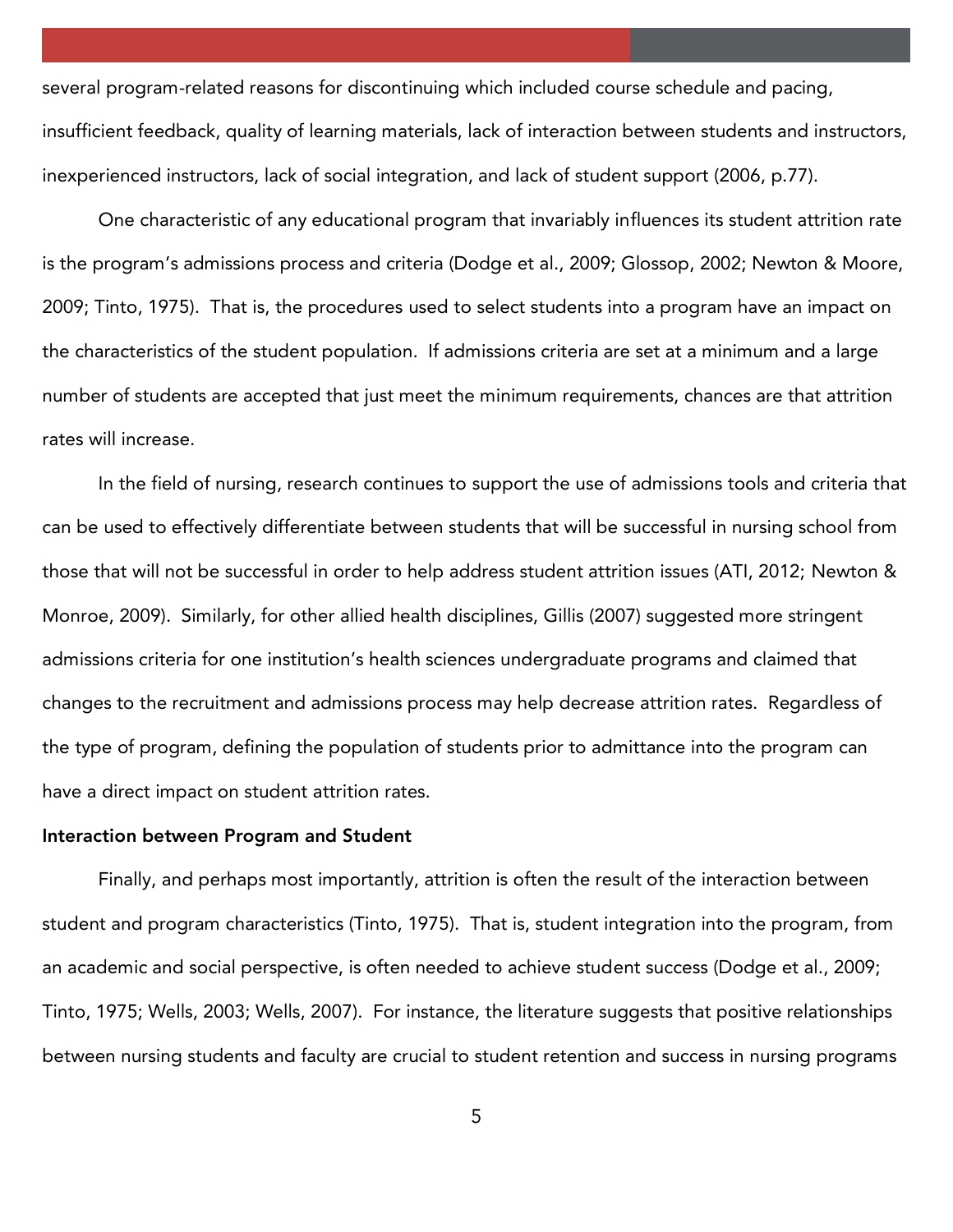(Wells, 2007). Furthermore, students also frequently find that their expectations of what a program will entail do not match up with what they actually experience once in the program and this type of  $\alpha$  and the best contribution to be a contributing factor to student attributing  $\alpha$  . The study  $\alpha$ that believe that they have made the right program choice tend to have higher levels of motivation which is, in turn, related to persistence in completing program requirements (Dodge et al., 2009).

### **How to Mitigate Attrition**

Student attrition appears to be a concern for various stakeholders within almost every educational context. In general, attrition can be costly for all involved and programs need to not only identify but also address factors that are contributing to attrition. Wells stated that "…the problem of student attrition should be addressed with new vigor and new commitment" (2003, p. 230) in order to reduce attrition rates and associated costs to society.

#### **What Can Programs & Educators Do?**

There are several strategies, policies and processes that educators and programs can implement to ameliorate student attrition. Based on the contributing factors at the program level, educators and institutions can:

- Take steps to ensure that course scheduling and pacing meets the needs of the student body, to the most practical degree possible
- Provide students with high-quality resources to support learning
- Provide students with high-quality, interactive instruction
- Provide professional development that encourages instructors to establish positive relationships with their students
- Provide opportunities for students to socialize and connect with other students
- Provide financial support and other services such as daycare when possible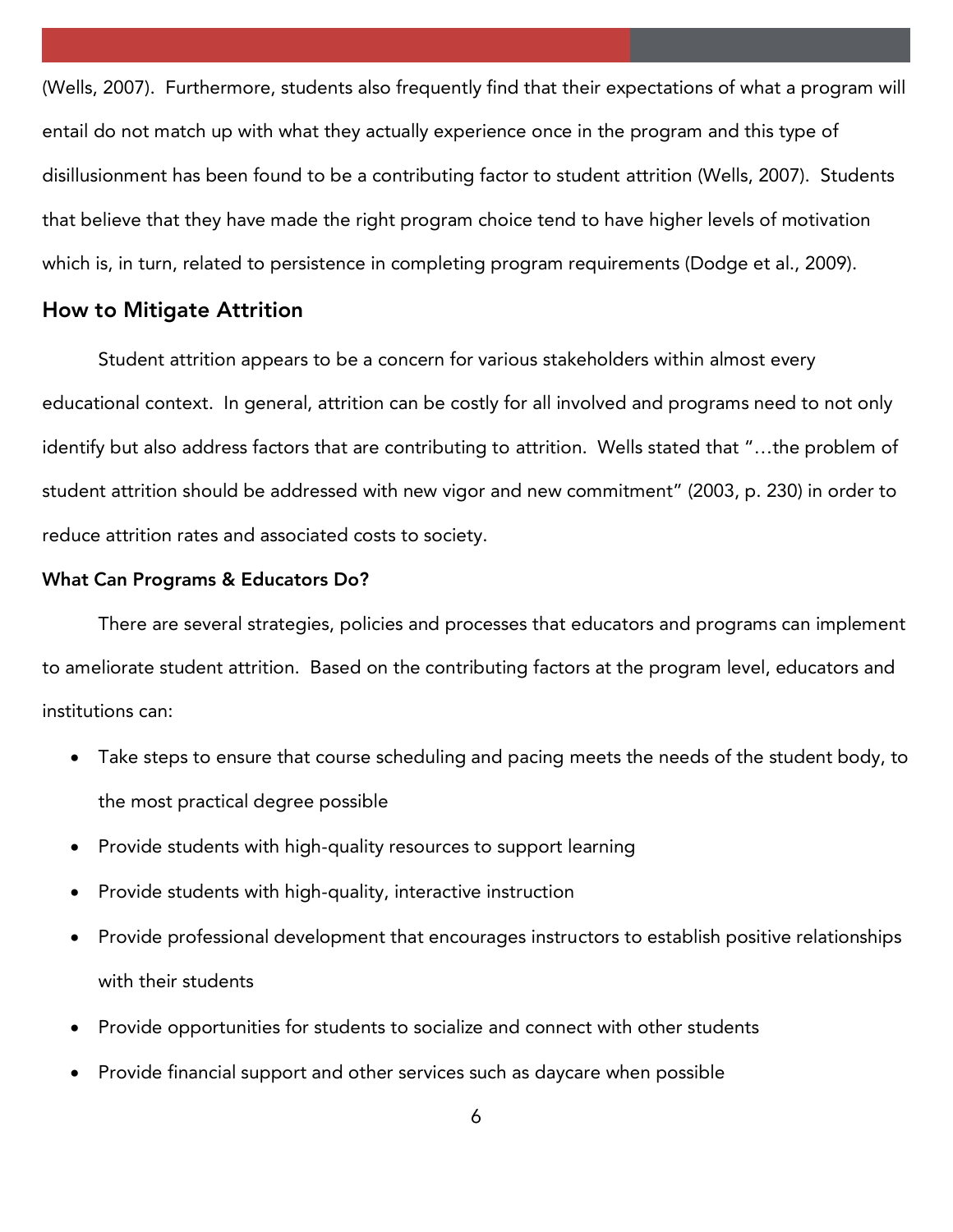- Establish admissions criteria that best meet the standards for the desired student population
- Prior to enrollment, provide students with sufficient and *realistic* information regarding the program and the profession so that expectations are not inconsistent with reality

## **What Can Products Do?**

Products, inventories and tests can also help address student attrition in education and certification programs. Educational products can address student attrition in one of two ways:

- inventories and tests can be used to collect student-level data for the purposes of informing decisions related to reducing attrition; and
- products can be used to support learning and teaching activities which are ultimately intended to help students succeed.

At the onset, assessments can be used to help differentiate students that are likely to be successful from the line  $\mathcal{L}_{\mathbf{y}}$  to be unduclentation that are level on studients preparedness for a particular program (ATI, 2012; Sawyer, 2010). Using performance on assessments in conjunction with other admissions criteria such as previous courses taken, grade point average or previous work experience, can help define the population of students admitted into a program which can impact student attrition.

Once students are admitted and are participating in a program, student inventories can be used  $t_{\rm c}$  are collect data on  $\frac{1}{2}$  are coping with the program (Deary et al., 2003). Data can be collected on a regular basis to monitor and evaluate any trends in student level characteristics as well as student interactions with the program that may be contributing to attrition (Gillis, 2007). This type of data could also potentially be used to help identify students are at-risk of leaving the program.

Throughout the course of a program, supplemental products and materials that are intended to support learning and teaching activities can also help mitigate attrition. For instance, when students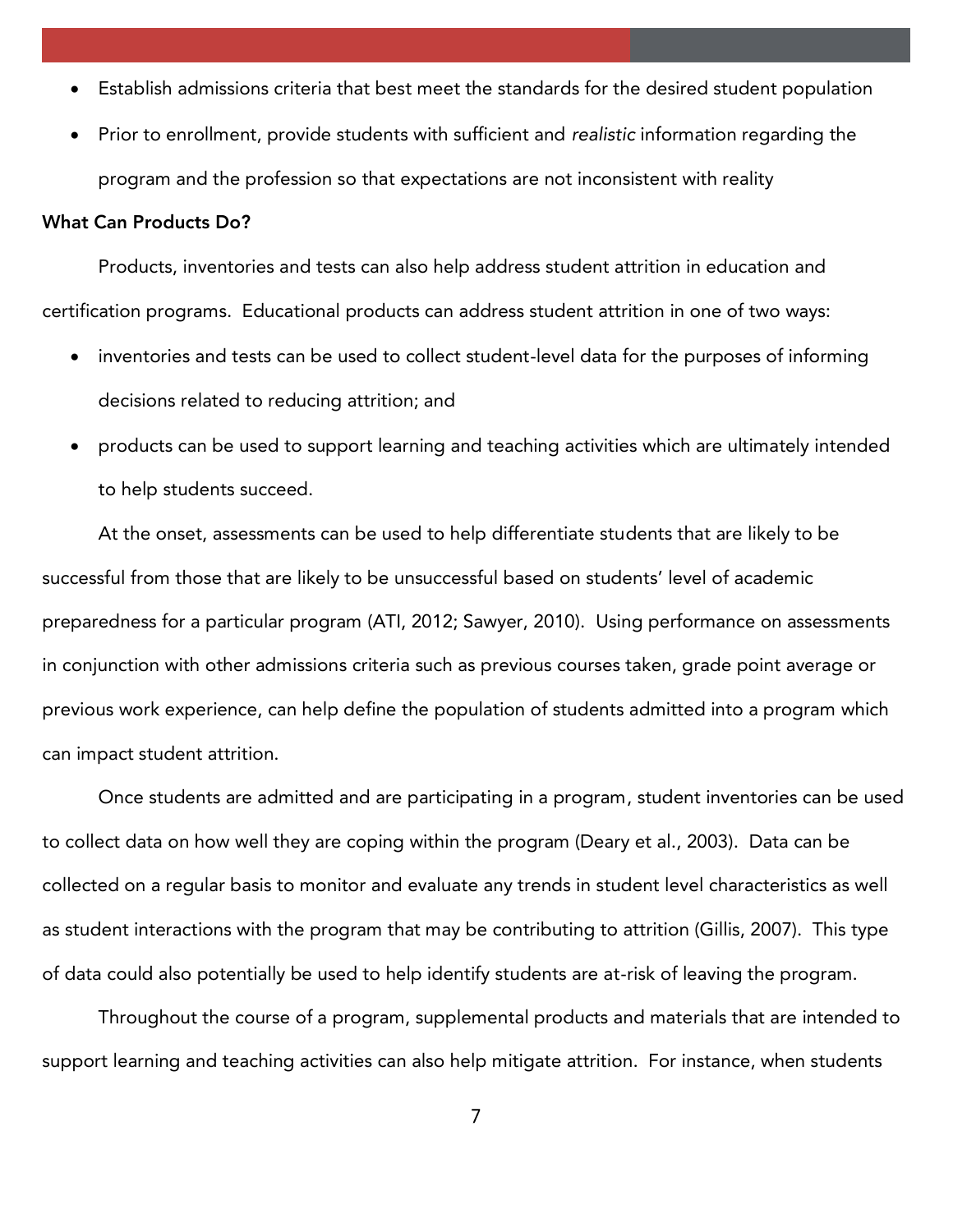are struggling with difficult concepts or need further instruction on a particular topic, educational products can be used support that learning. Technological innovations have made it possible to incorporate various types of learning supports into educational products such as student-level feedback, adaptive instruction, and focused review. In addition, to support  $\frac{1}{2}$  struggling structure struggling structure products also help promote student engagement by providing more opportunities to study and learn. As research has shown that students who are actively engaged in their learning, have greater academic success (Peter, 2005), it is easy to see the value in products that support and supplement learning.

Finally, data can also be collected upon exiting a program (Gillis, 2007; Glossop, 2002a) in order to learn more about students' reasons for leaving. Glossop (2001) found that "the introduction of an exit interview procedure to monitor students' leaving reasons resulted in great improvements in the quantity and quality of information being collected, not only within this school, but also compared to previous research studies" (2001, p. 383). While exit interviews or surveys can suffer from low response rates, some have found them to be rather successful at obtaining information from students (Glossop,  $200$  ). Collecting this type of data over time using reliable and valid instruments can instruments can instruments can instruments can instruments can instruments can instruments can instruments can instruments can inst also help ensure that changes and improvements to the program are making a difference in reducing student attrition (Gillis, 2007).

## **What Can ATI Nursing Do?**

Assessment Technology Institute (ATI) offers several products that can help reduce student attrition in nursing programs. ATI's pre-admissions test has been shown to effectively help identify students that are likely to be successful *and* persist in nursing school based on their level of academic preparedness. Furthermore, ATI offers a myriad of products that are intended to support learning and  $\mathbf{y}$ teaching studies succeed. The strong combination of products listed below  $\mathbf{y}$ can help your students succeed by identifying early on who may be struggling and by providing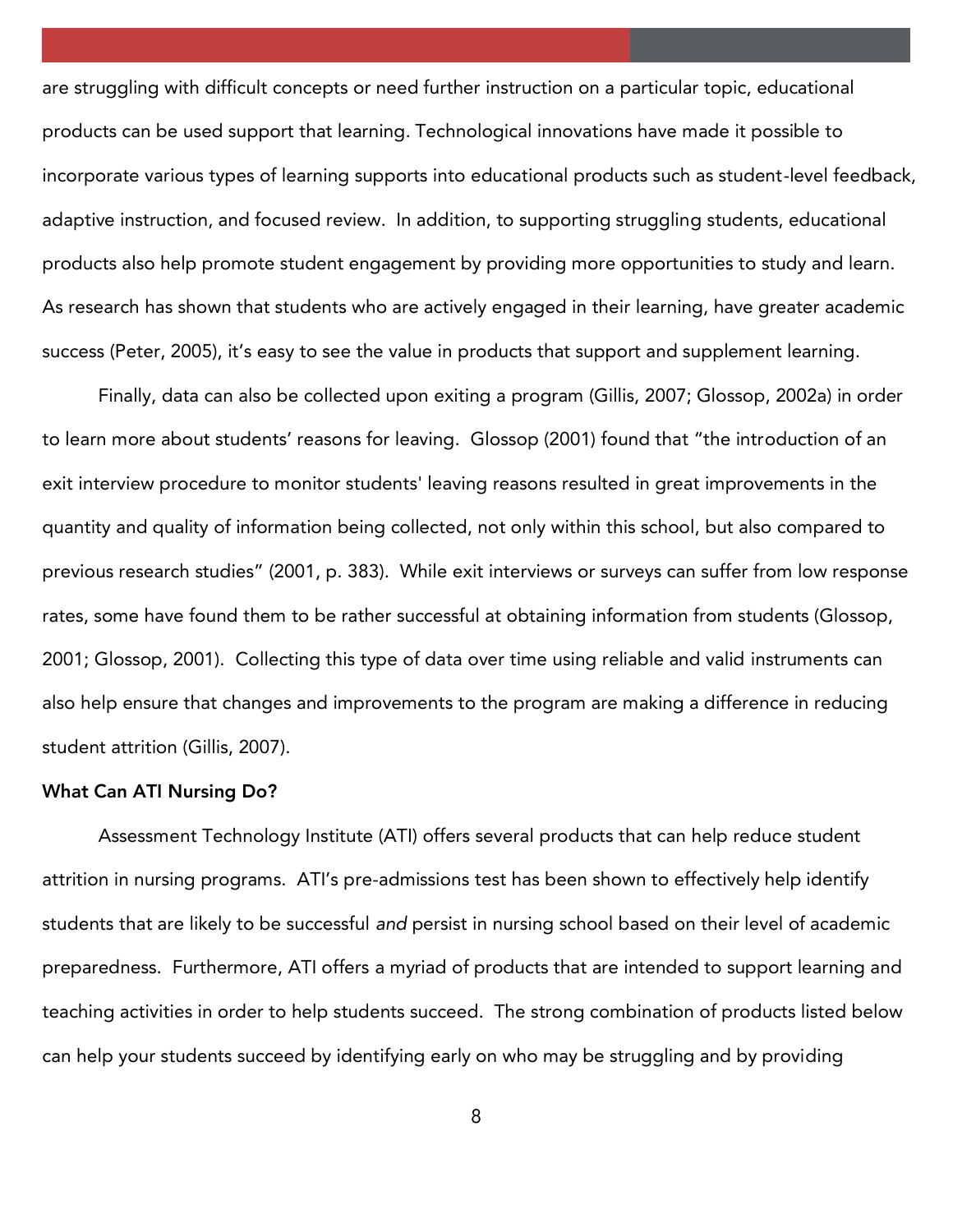solutions to assist those students. Please visit [www.atitesting.com](http://www.atitesting.com/) for more information about any of

these products.

- Pre-Nursing School:
	- o Test of Essential Academic Skills (TEAS®)<br>⊙ Achieve™
	- <sup>o</sup> Achieve™
- During Nursing School:
	- <sup>o</sup> Nurse Logic®
	- <sup>o</sup> Learning System
	- <sup>o</sup> Content Mastery Series®
	- <sup>o</sup> Focused Review®
	- <sup>o</sup> Remediation Templates
	- <sup>o</sup> Skills Modules Series
	- <sup>o</sup> Dosage Calculation and Safe Mediation Administration
	- <sup>o</sup> Pharmacology Made Easy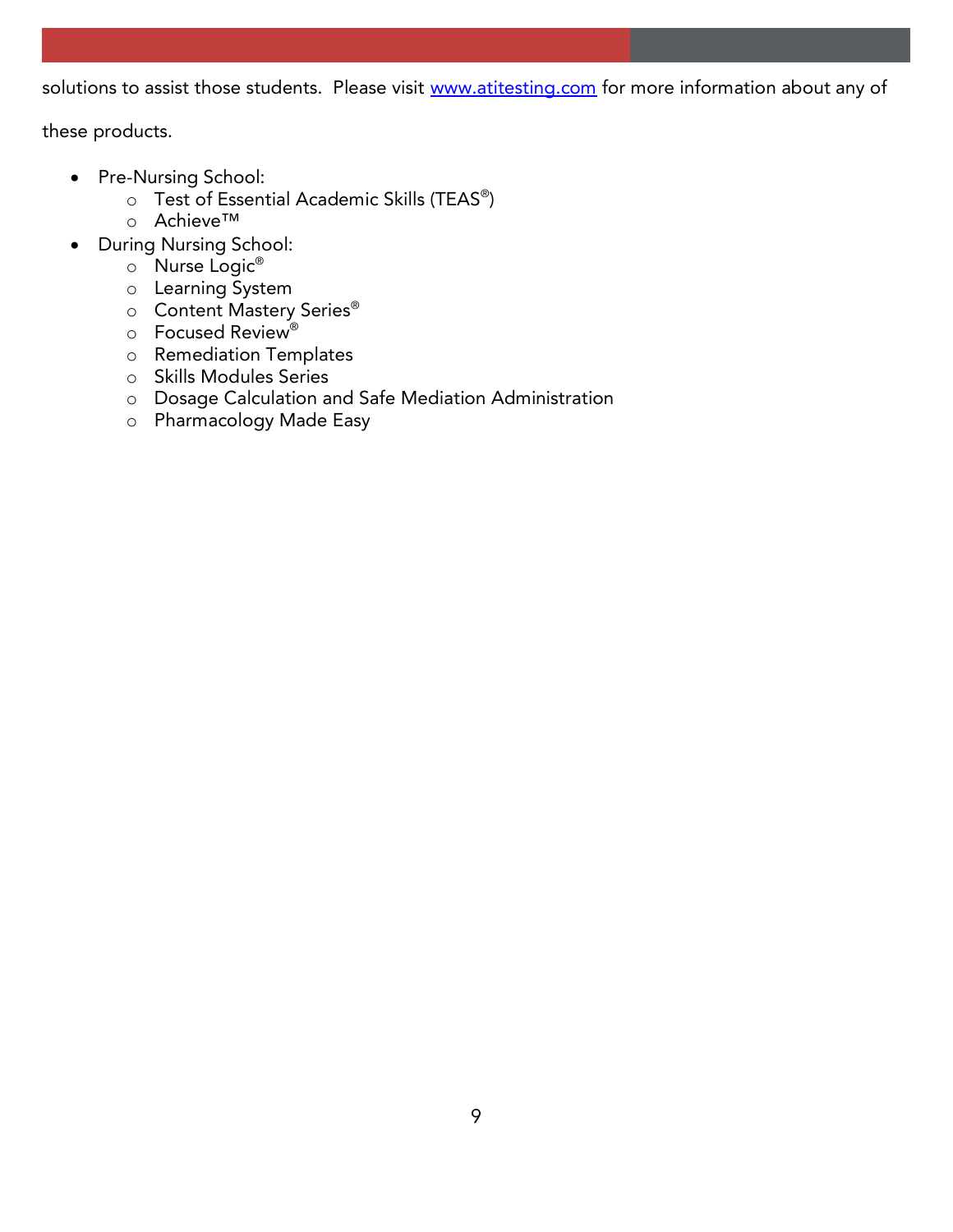#### **References** References

- Available at www.atitesting.com Available at <u>www.atitesting.com.</u>
- Bennett, R. (2003). Determinants of undergraduate student drop out rates in a university business studies department. *Journal of Further and Higher Education, 27*(2), 123-141.
- Cook, L. (2010). *Toward a grounded theory of nursing student attrition*. Dissertation abstracts international. Colorado State University.
- Deary, I. J., Watson, R., & Hogston, R. (2003). A longitudinal cohort study of burnout and attrition in<br>nursing students. Journal of advanced nursing, 43(1), 71-81. nursing students. *Journal of advanced nursing, 43*(1), 71-81.
- Dodge, T. M., Mitchell, M. F., & Mensch, J. M. (2009). Student retention in athletic training education programs. *Journal of athletic training, 44*(2), 197.
- Gillis, C. (2007). *Leaving Seats Empty: Exploring Student Attrition in an Undergraduate Health Sciences Program.* Mount Saint Vincent University.
- Glossop, C. (2001). Student nurse attrition from pre-registration courses: investigating methodological issues. *Nurse Education Today, 21*(3), 170-180.
- Glossop, C. (2002). Student nurse attrition: use of an exit-interview procedure to determine students' leaving reasons. *Nurse Education Today, 22*(5), 375-386.
- $\frac{1}{100}$ , Success in Community Colleges, Community College Review, 39(3), 296-318 Success in Community Colleges. *Community College Review, 39*(3), 296-318.
- Newton, S. E., & Moore, G. (2009). Use of aptitude to understand bachelor of science in nursing student attrition and readiness for the National Council Licensure Examination-Registered Nurse. *Journal of Professional Nursing, 25*(5), 273-278.
- O'Brien, B. S., & Renner, A. (2002). *Online student retention: Can it be done*? World Conference on Educational Multimedia, Hypermedia and Telecommunications, 1479- 1483.
- Peter, C. (2005). Learning-Whose Responsibility Is It? *Nurse Educator, 30*(4), 159.
- Sawyer, R. (2010).*Usefulness of high school average and ACT scores in making college admissions decisions*. ACT Research Report Series, 2010-2.
- Schneider, M. & Yin, L. (201[1\). The hidden](http://www.air.org/) costs of community colleges. American Institute for Research, available at <u>minimizing</u>.
- Tinto, V. (1975). Dropout from higher education: A theoretical synthesis of recent research. *Review of educational research, 45*(1), 89-125.